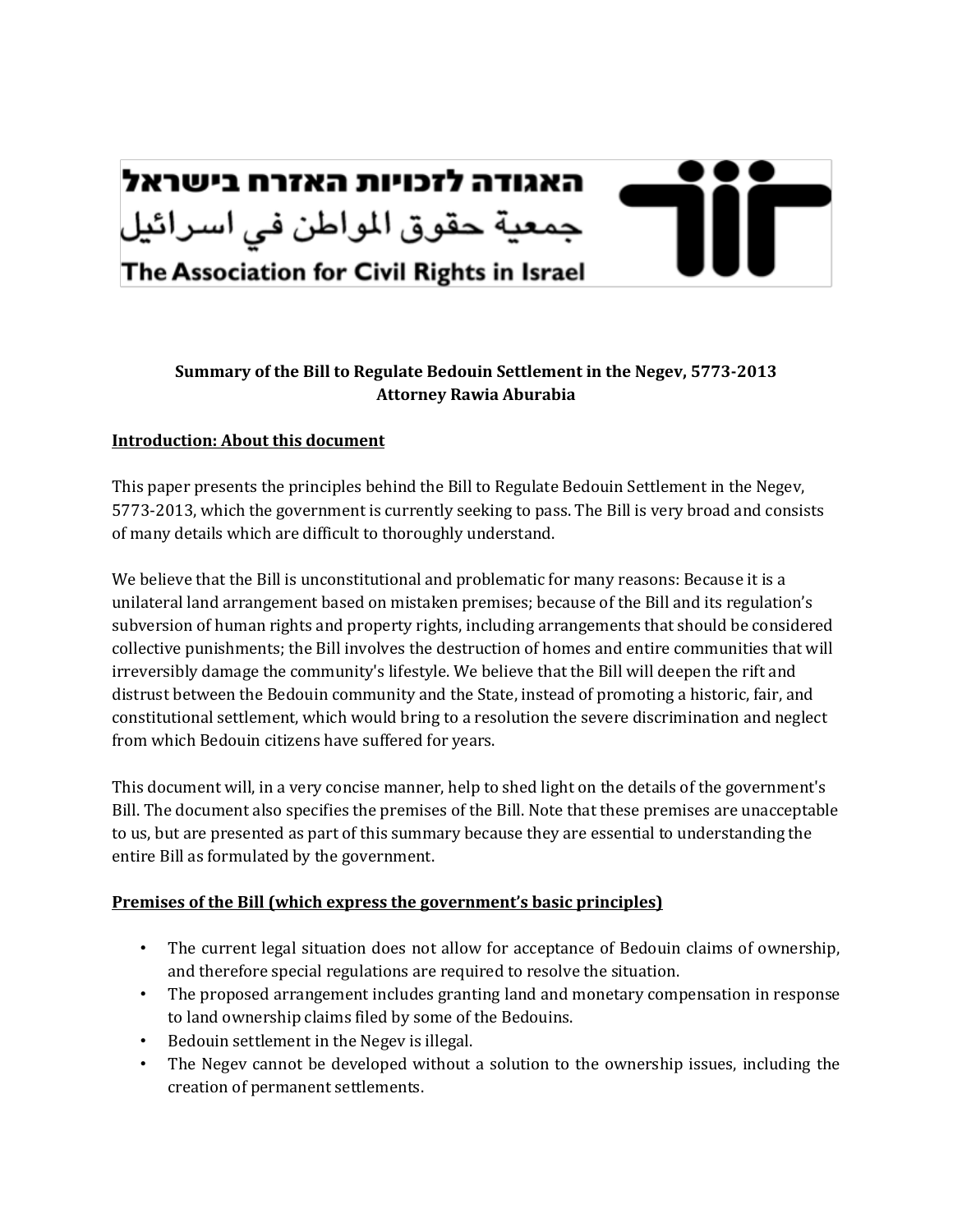- A solution to the ownership issue is bound to and conditional upon the planning issue (Section 146 of the Goldberg Report).
- Special legislation is required to settle the claims there are approximately 2,900 claim memoranda registered with the regulation officials relating to 12,000 claimants.
- The law provides incentive for early registration and the incentives decrease the later one takes part in the procedure. Also, the Bill enables increased enforcement (home demolitions).

# The structure of the Bill

The Bill is structured into ten sections, divided as follows:

- Section 1 Goals and definitions
- Section 2 The Authority for the Regulation of Bedouin Settlement in the Negev
- Section 3 The Compensation Committee
- Section  $4$  Eligibility for compensation and definition of claimant
- Section  $5 -$  Approval of claims
- Section 6 Compensation
- Section  $7$  Eligibility of a resident who is not claiming ownership
- Section 8 Conclusion of regulatory procedures and other provisions
- Section 9 Enforcement and penalties
- Section 10 Miscellaneous provisions

# Territorial Scope of the Regulation: All Israeli territory south of latitude 610,000 of the **Israel'Transverse'Mercator**

### **<u>Section 1 - Definitions</u>**

- Declared Regulation Area: This is the region that the Prime Minister declared as such. Regulation will be carried out gradually.
- References to Various Legislation: Land laws, expropriation laws, the Planning and Building Law and the Succession Law.
- Claimed Plot: A plot of land for which one or more claim memoranda were submitted to a regulation officer by one or more claimants of original ownership.
- An Existing Settlement: Recognized settlements (localities). This definition is important because the location of the land – either within a settlement or outside it – influences the value of compensation.
- Residential Plot and Developed Residential Plot: This definition applies to recipients of the various compensations: Eligible Authorizing Claimants (see below), residents who are not claiming ownership, and claimants who are entitled to limited compensation (up to 20 dunam) who choose to exchange their compensation.
- Substitute Land: Land transferred to the possession of the ownership claimant for the residential or agricultural purposes with an agreement signed between him/her and the Israel Land Authority, due to vacation of the land claimed by him/her in the claim memo, according to the Land Ordinance, will be considered land possessed by the ownership claimant.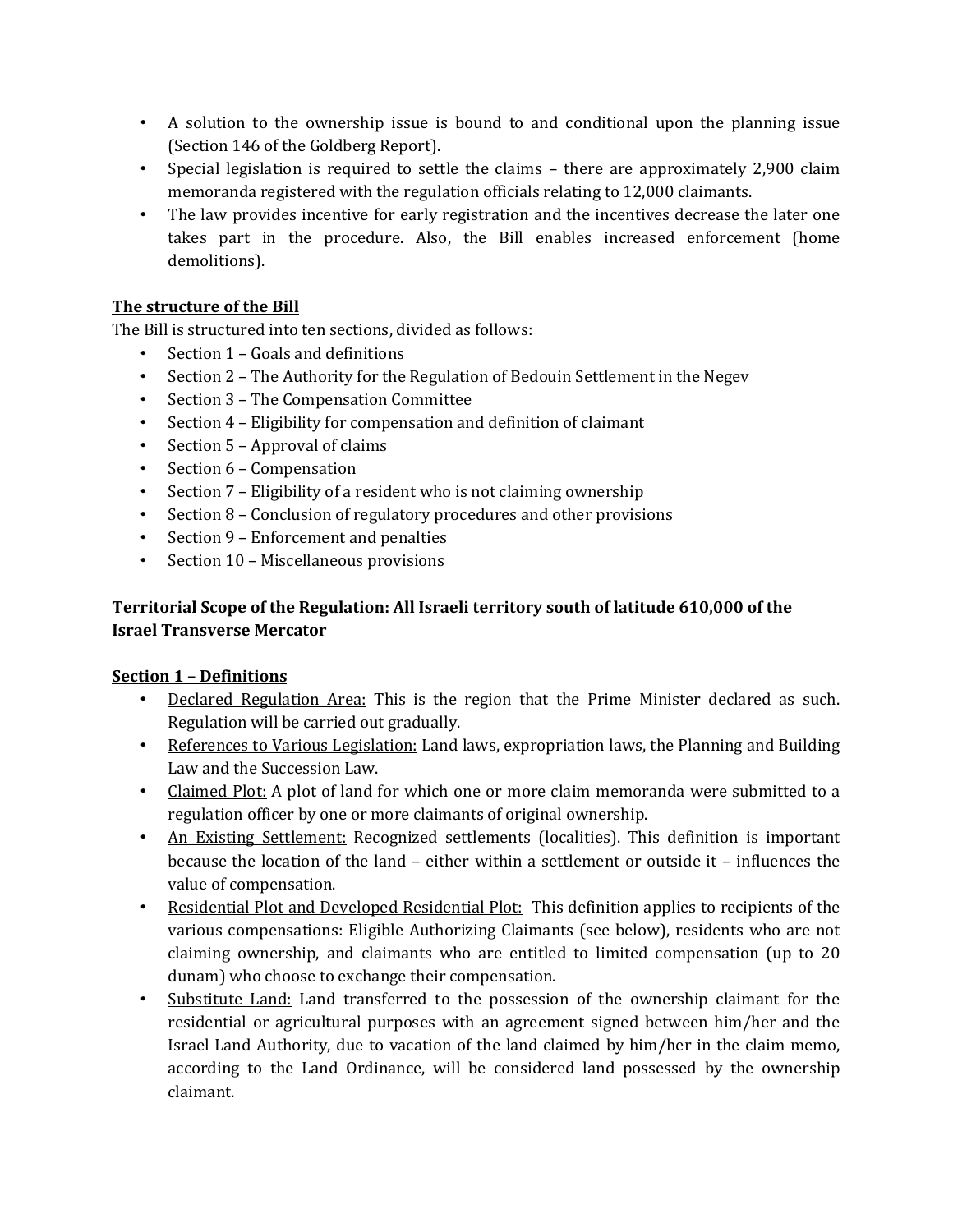• Authorizing Claimant: Ownership claimant who agrees to settle his/her claim according to the compensation regime determined by law.

# **Section 2 - The Authority for the Regulation of Bedouin Settlement in the Negev**

- The Bill provides the Authority with a special status a body within the Prime Minister's Office, with an independent status in terms of budget and management, legal consultation, etc.
- Its powers: Handling settlement regulation procedures, handling matters of infrastructure in settlements intended for regulation, guiding planning procedures for the settlements.
- It has no power which may detract from the powers of any other State Authority.
- The Authority is authorized to represent the government in transactions made according to the State Property Law, except for land transactions – this power remains with the Israel Land Authority.
- Annual Report The Authority's director will submit a report to the Prime Minister annually on the authority's activities and work plan.

# **Section'3'Ȃ The'Compensation'Committee**

- The Compensation Committee is an administrative body designed to assess technical conditions of eligibility for compensation or other rights according to the Bill, and to determine their rate accordingly.
- The Prime Minister will establish the Compensation Committee. Each committee will be headed by a jurist qualified to serve as a district judge, and will include representatives of the relevant government bodies and a representative of the Bedouin population. An advisory committee, which will be headed by a retired Supreme Court Justice, will assist the Minister of Justice in selecting the appropriate jurists to serve as Chairmen of the Compensation Committee.
- The Committee's Powers: To determine who are the Authorizing Claimants, in relation to the plot claimed, and the share of the claimants in relation to the same claimed plot; to determine the area of the plot claimed, its location and borders; to determine the general allocated area of the claimed plot, and the specific allocated area for each authorizing claimant; to determine the characteristics of the claimed land, the compensation owed to the authorizing claimant, and the location of land to be given to Authorizing Claimants as land compensation (on the recommendation of the Authority).
- The Prime Minister may determine, for any Compensation Committee, the area or issues it will address. The committee will have a consultant.
- Decisions will be announced to the public.
- The term of office for members of the Compensation Committee will be five years, with an option to extend for five additional years, in accordance with future developments in the implementation of the regulation process.

### **<u>Section 4 - Eligibility for compensation and definition of a claimant</u>**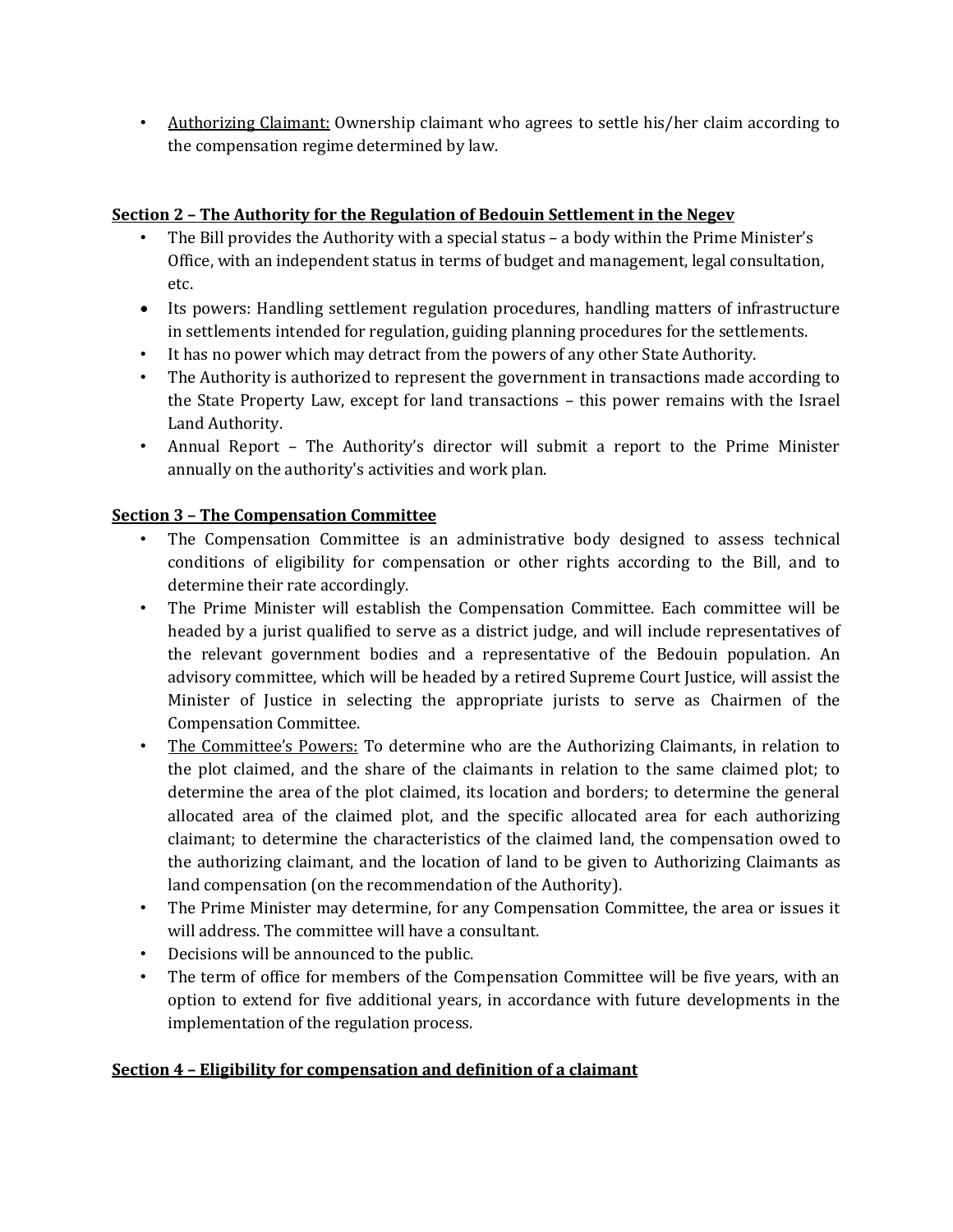- Material Eligibility An authorizing claimant who has agreed to enter the legally mandated compensation regime by filing a notice of claim approval, in the legally mandated manner and time, will be considered by the Compensation Committee to be an authorizing claimant and will be eligible to receive land compensation, monetary compensation, or a combination of the two from the state.
- The criteria which determine the rate of compensation: the question of possession of the land, the location of the land within an existing settlement or outside of one, and the authorization rate of the claimed plot.
- The outcome Registration of legally recognized land ownership rights, at the rate and in the manner to be determined by the Compensation Committee.
- Original ownership claimant The original group of ownership claimants who filed claim memoranda with the regulation official during the determining period: From May 2, 1971 until October 24, 1979, with respect to land which was not regulated at the time that the memo was submitted.
- Two exceptions:
	- 1. Those for whom the regulation official approved the receipt of their claim memoranda and included it in the claims file, even though the land was regulated at the time of the claim's submission.
	- 2. Those whose ownership claim was recognized and handled by the regulation official like a claim memorandum during the determining period, even though it was filed prior to the determining period.
- Ownership claimant Ownership claimant or subrogate for original ownership claimant Those to whom the rights of the original ownership claimant were transferred, by law or by agreement. It is proposed that the definition of subrogate will include legal heirs.

### **<u>Section 5 - Approval of Claims</u>**

- Within 60 days of declaration of a declared settlement zone, the regulation official will publish a **"Notice of Claims."** The database that the regulation official publishes shall include:
	- 1. Details regarding the original claimants or their subrogates.
	- 2. Details regarding the land claimed by them and their relative portion of it.
	- 3. A sketch of the declared area including notation of the claimed plots.
	- 4. Notation of cases in which there are contradictory claim memoranda.
- Each claimant included in the Notice of Claim must notify the regulation official within 9 months if he or she would like to settle his/her claim in accordance with legal compensation rules, or to resolve his/her claim in a court of law in accordance with the Land Ordinance.
- An ownership claimant who does not file a notice of authorization of claim within 9 months may file after 9 months, and no later than two and a half years from the date of publication of the notice by the regulation official, but his or her rights will be affected:
	- 1. He or she will not be eligible to file comments on the Notice of Claim.
	- 2. He or she will be entitled to a smaller compensation than that of a claimant who filed on time.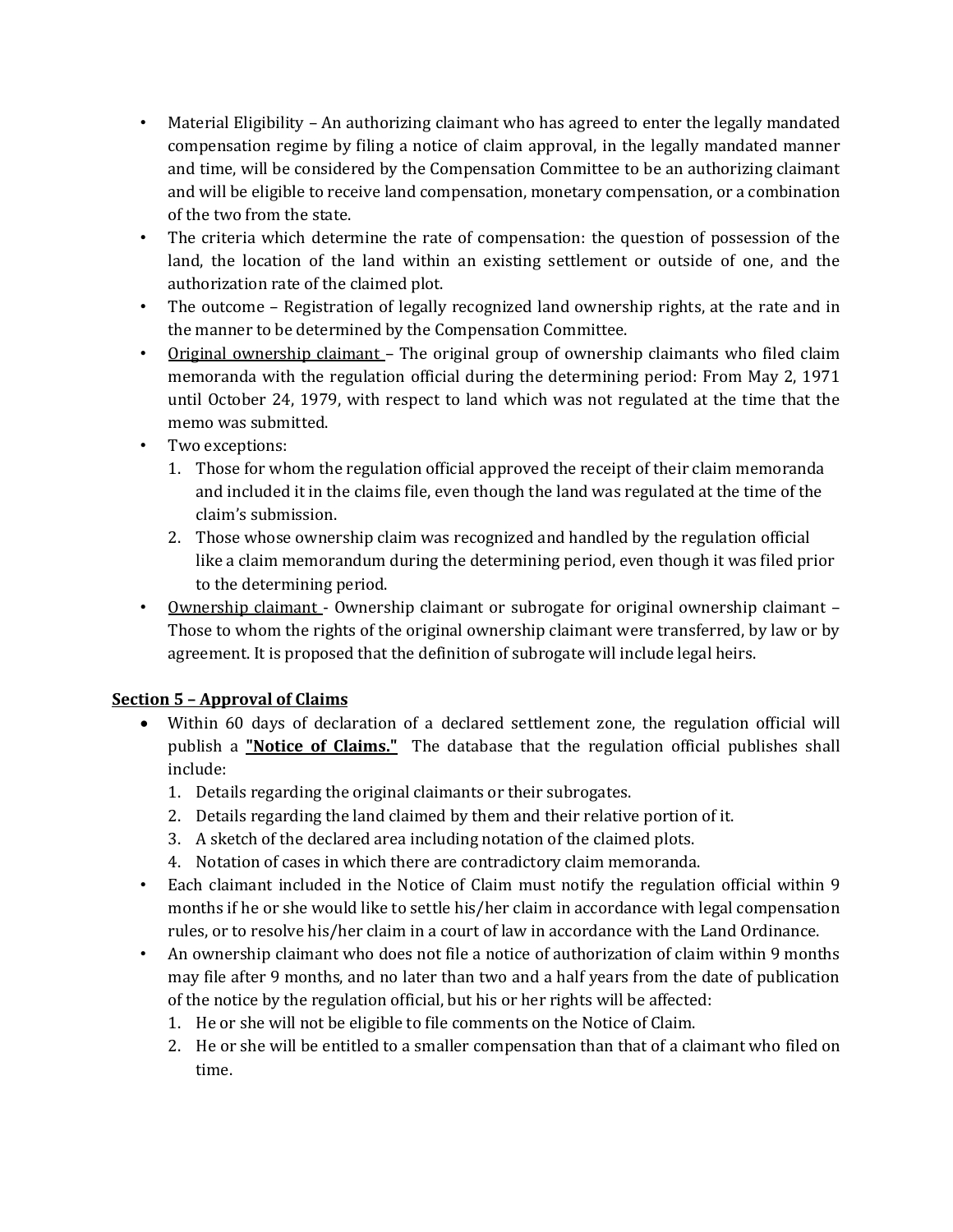# **<u>Comments on the "Notice of Claims" by the regulation official</u>**

- The law allows a mechanism of **objecting to findings by the regulation official** in the notice of claims, which must be made within 9 months from the date of publication of the notice – the same period in which claimants must submit their choice as to the course of action by which they desire to settle their claims.
- These objections are restricted solely to claims to a right that is derived from the original ownership claimant's right. The state may also file its objections.
- The law authorizes the regulation official, in accordance with his/her powers, to make corrections and changes to the notice following the comments filed, as long as there is no dispute regarding them. (With the exception of a dispute that arises from the state's claim to its residual right to land, pursuant to article 22 of the Land Ordinance). The updated notice of claims will be published for the public.

**Claimants' who' have' chosen' to' settle' their' claims' in' accordance' with' the' Land' Ordinance (viz. in a court of law):** In such situations, the request for a resolution of the claim will be transferred to the court within 120 days from the final day in which notices may be filed.

### **Determination of Claimants and Authorizing Claimants**

- The authority to determine who the Authorizing Claimants are in a declared regulation area, as well as each claimant's portion, belongs to the Compensation Committee, after the regulation official has transferred to the committee the updated notice of claims for the same region. In the case of a dispute for which the regulation official has not made a determination, then the Compensation Committee will decide, and in complex cases the decision will be transferred to the court. It is emphasized that in determining who qualifies as a claimant, the Compensation Committee makes no decision regarding land rights, but only decides with regard to preference between various claimants. There is nothing in the transfer of decisions on comments to a court of law to inhibit the Compensation Committee from making decisions regarding other parts of the same claimed plot.
- One who is harmed by the decision is eligible to file an administrative petition. The petition will not inhibit settlement procedures.
- **Allocated Area:** The Compensation Committee will determine the allocated area for every claimed plot. This consists of demarcating and notating on the sketch of the same part of the claimed plot regarding which notices of approval of claim were filed. This is in order to create a distinction between sections for which a settlement process is being conducted, in accordance with the proposed law, and the remainder of the claimed plot. After the allocated area has been determined, no other individual who is not an Authorizing Claimant may claim a right to the land that is part of the same demarcated allocated area. The finding of the committee is also valid in proceedings that are conducted in a court of law, in accordance with the Land Ordinance, by claimants who have not authorized their claim, and the discussion on these proceedings is limited to the remainder of the allocated area.
- **The right to be heard** will be given to each ownership claimant regarding the same claimed plot, whether s/he has filed a notice of authorization of claim, or whether s/he has failed to do so.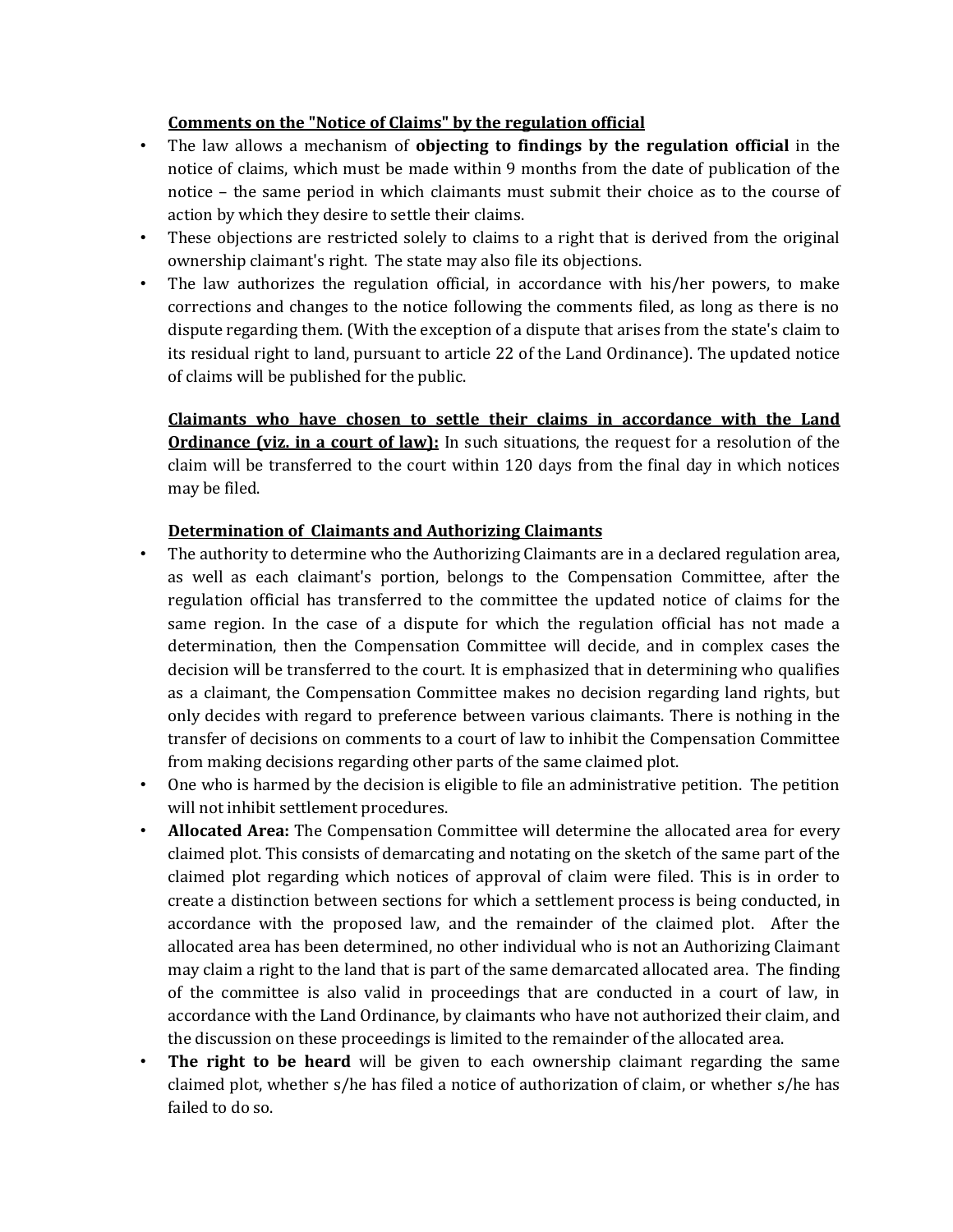### **Section'6'Ȃ Compensation**

- The Compensation Committee will determine the approval of the claimed plot: The total area of all of the Authorizing Claimants to the claimed plot who filed a notice of approval of claim by the set date.
- One of the criteria for receiving maximum compensation for a claimed plot is that letters of authorization of claim regarding at least half of the claimed plot be filed by the date set for approval. Should the amount of plot authorized be less than half, the claimants will be eligible to receive secondary, reduced compensation.
- Determination of compensation is dependent upon the characteristics of the claimed land, according to the following parameters:
	- **1. The question of possession of the land:** Possession through tillage or residence immediately prior to the filing of a claim memorandum. The question of possession will be examined through aerial photographs taken by the state, along with the opinion of the counsel to the committee.
	- **2.** An additional condition is a negative condition **absence of state possession** (JNF, the Development Authority) during the period in which the claim is filed, as well as throughout the three years preceding the commencement of this law.
	- **3. Land Gradient** Affects the value of the land, according to which monetary compensation will be awarded. This will be determined by the Compensation Committee, according to the surveyor's report.
	- **4.** Location of the land within an existing settlement, including whether it is land intended for construction.
- Ownership claimants who have their claim approved between 2 and 21 months after the effective date for authorization will be eligible for **secondary compensation, which is reduced'compensation.**
- Ownership claimants who have their claim approved more than 21 months after the effective date of authorization will no longer be eligible for compensation according to this law. However, there is nothing in this to prevent them from resolving their claim in accordance with the Land Ordinance. (Subject to changes that will take place in the regulatory process).
- Land expropriated prior to commencement of the law that is in possession of an ownership claimant: Regular compensation rates, as listed in clause 47 of the law, will apply to all of the possessed land or part of it. Monetary compensation alone will apply to expropriated land that is not in possession of the claimant.

### **Compensation Rates (Clause 47):**

**The rate of compensation for an Authorizing Claimant where the authorization rate of a claimed plot is 50% or more:** If the land is possessed by the claimant s/he will be eligible for compensation as follows: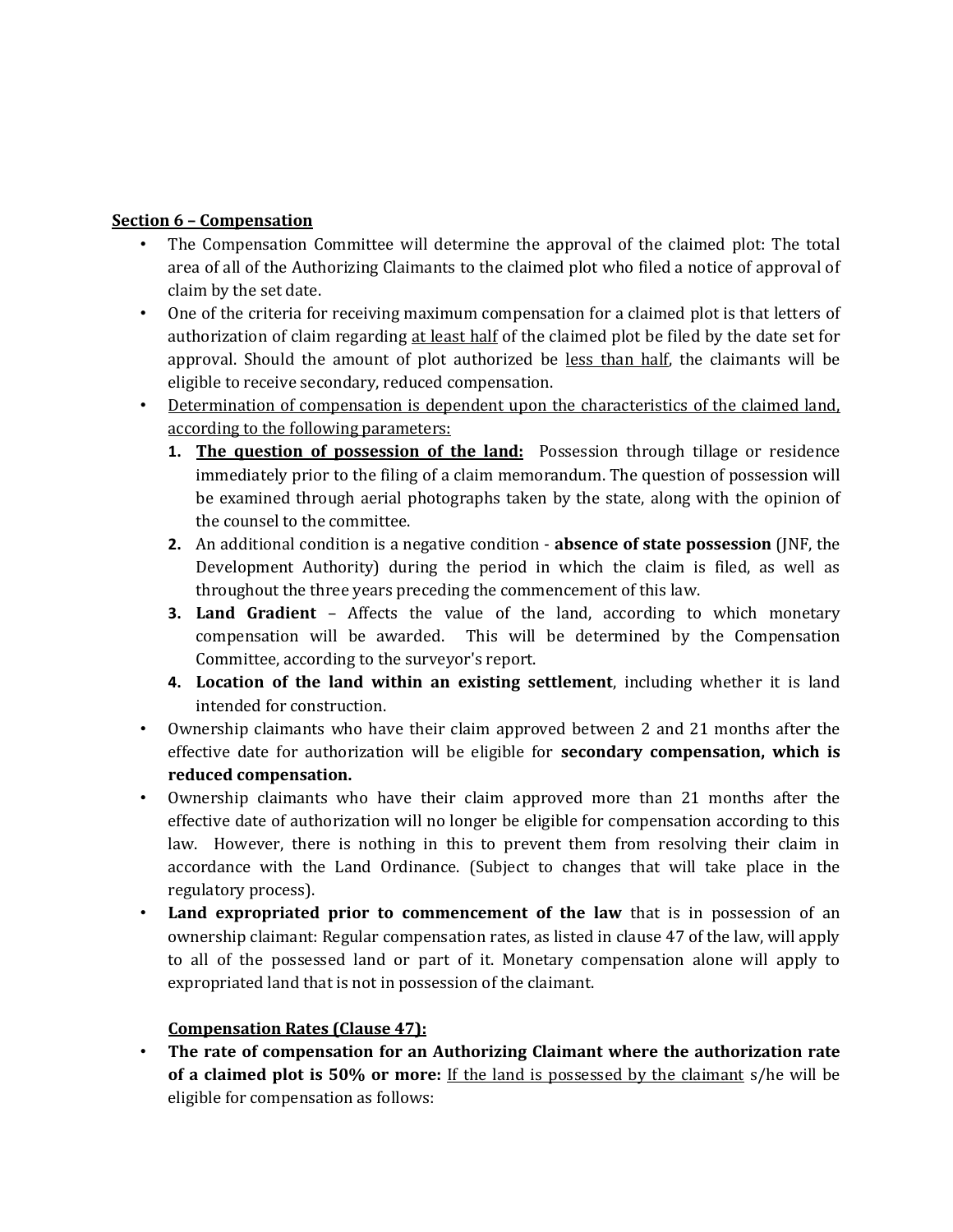a. Compensation in the form of land whose area is  $50\%$  of the authorized area;

b. In addition, monetary compensation totaling the value of the remainder of the area (half of the entire area) according to the following calculation:

| <b>Type of Land</b>                     | Value of One Dunam (NIS) |
|-----------------------------------------|--------------------------|
| Level land whose slope is less than 6%  | 5,000                    |
| Land that is not level, with a gradient |                          |
| between 6% and 13%                      | 4,000                    |
| Land that is not level, with a gradient |                          |
| of 13% or more                          | 2,000                    |
| Land within an existing settlement      | 10,000                   |

**Rationale:** The value of a dunam is higher when the gradient is lower because it is more suitable for cultivation and other uses. Regarding land within a settlement, there is an interest in clearing land within an existing settlement for settlement purposes.

### Eligibility and conditions for receiving compensation:

- The conditions which an Authorizing Claimant must meet prior to receiving compensation (including secondary compensation) or other right (allocation of a residential plot or financial assistance):
	- 1. Evacuation of the specific allocated land or the substitute land.
	- 2. If he or she resides in an area that is not designated as residential according to a plan,  $s/he$  must transfer his/her place of residence to an area that is designated as residential.
	- 3. Removal of any structure or object from the land if  $s/he$  is eligible for land compensation.
	- 4. Signing an agreement in writing that the compensation that s/he will receive comprises an exhaustion of his/her ownership claims, including transfer of possession to another.

# **Transfer'of'residence'to'land'that'is'designated'for'residence'is'an'essential'condition'** for receiving compensation, according to the law.

How will land be awarded? The Bill does not determine where, specifically, land will be awarded, for those who choose to enter the arrangement. It states only generally that land will be awarded in the 'Siyag region'<sup>1</sup> (the fourth amendment to the law). The Bill does determine a list of additional conditions that must be met regarding awarded land:

- Zoning in accordance with the regional master plan applicable to the area Regional Master Plan 23/14/4.
- Area zoned as combined rural and agricultural landscape.
- Area zoned as desert landscape.

!!!!!!!!!!!!!!!!!!!!!!!!!!!!!!!!!!!!!!!!!!!!!!!!!!!!!!!!!!

<sup>&</sup>lt;sup>1</sup> The Siyag (fence) Region is located in the northeastern part of the Negev – between the city of Be'er Sheva and the towns of Arad, Dimona and Yerucham.